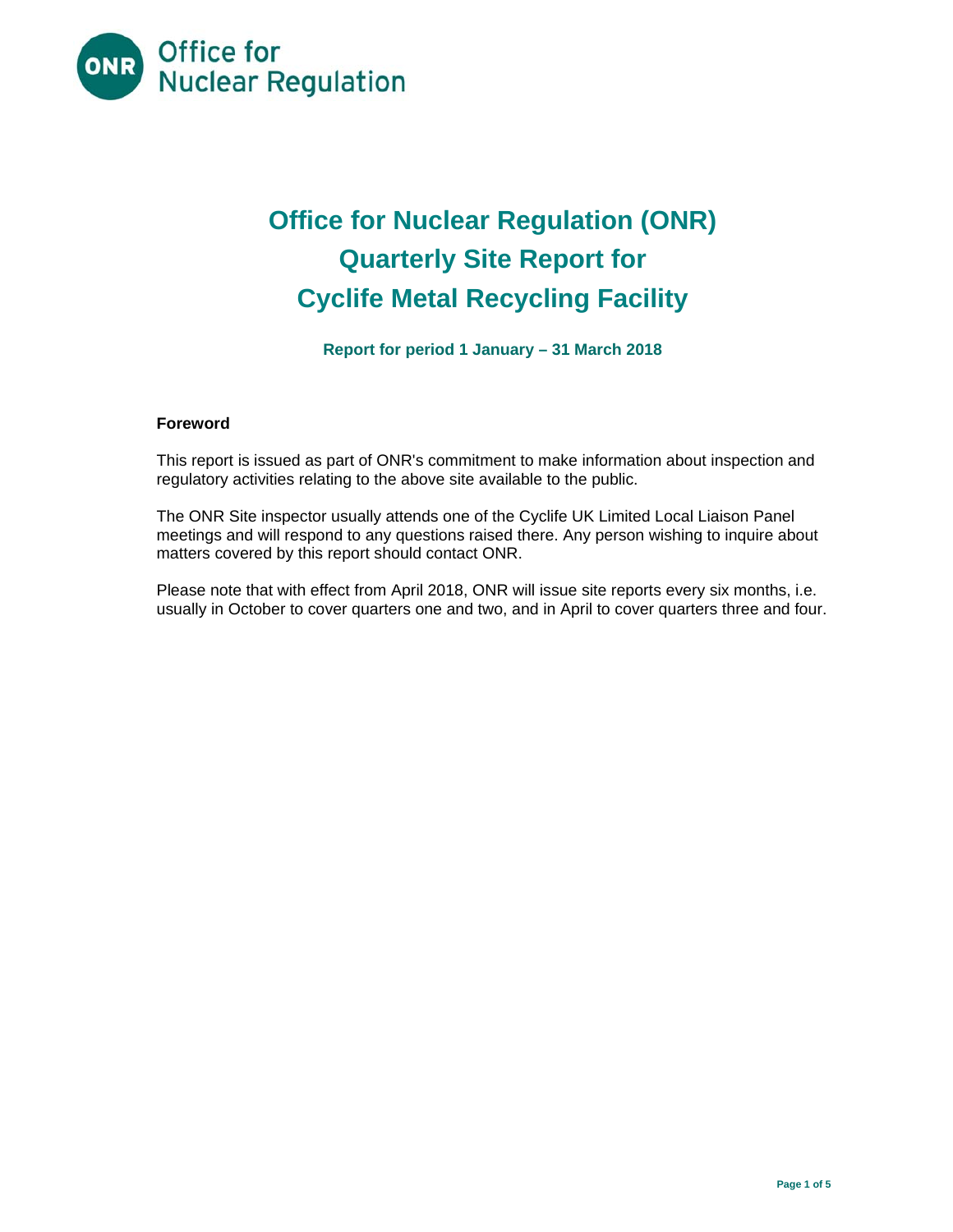# **TABLE OF CONTENTS**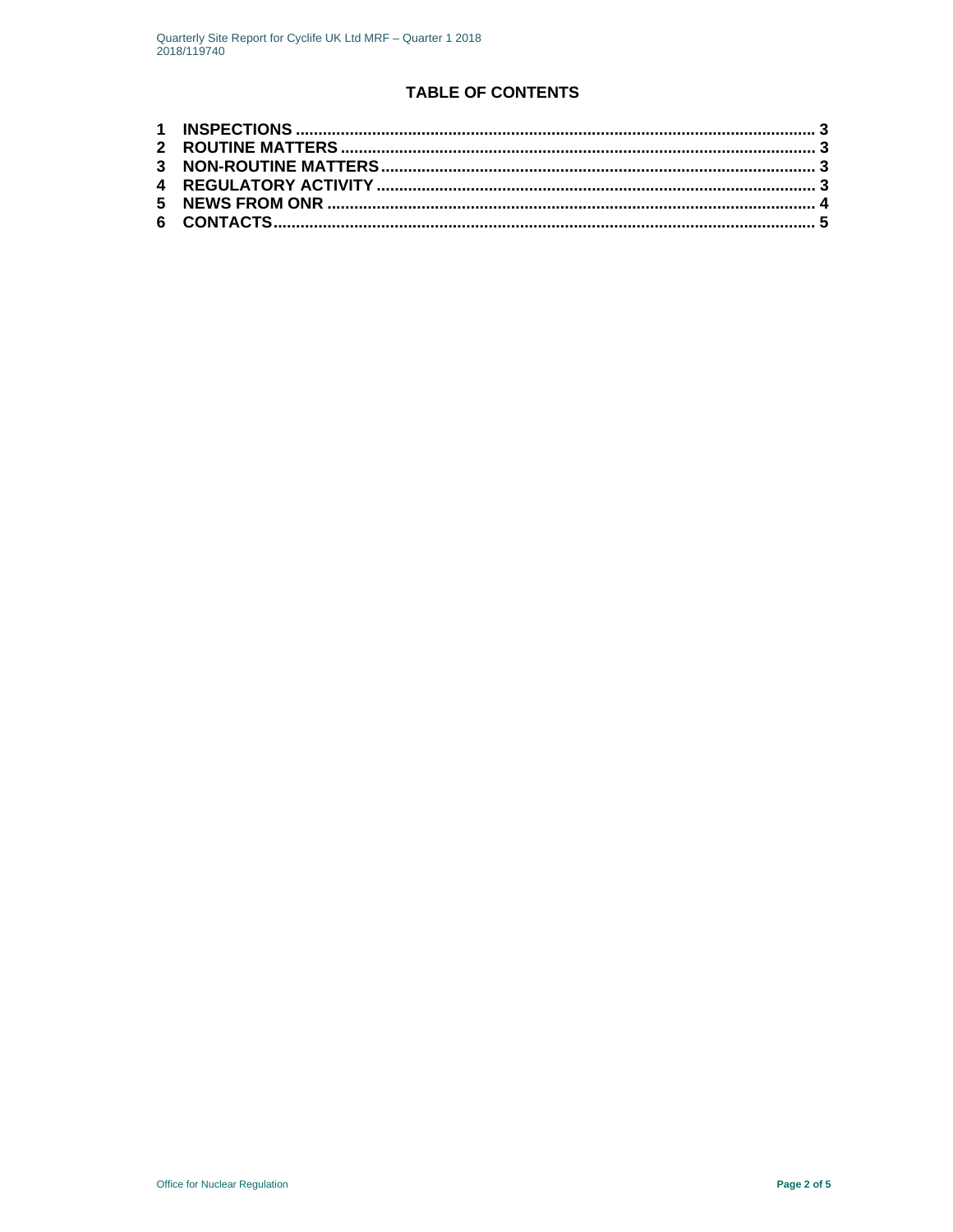Quarterly Site Report for Cyclife UK Ltd MRF – Quarter 1 2018 2018/119740

#### **1 INSPECTIONS**

#### **1.1 Dates of inspections**

The ONR Nominated Site Inspector and other ONR Inspectors conducted interventions on the following dates during the quarter:

| <b>January</b> | In/a      |
|----------------|-----------|
| February       | $21^{st}$ |
| March          | n/a       |

## **2 ROUTINE MATTERS**

#### **2.1 Inspections**

Inspections are undertaken as part of the process for monitoring compliance with:

- the conditions attached by ONR to the nuclear site licence granted under the Nuclear Installations Act 1965 (NIA65) (as amended);
- **the Energy Act 2013;**
- the Health and Safety at Work Act 1974 (HASWA 74); and
- regulations made under HASWA 74, for example The Ionising Radiations Regulations 1999 (IRR 99) and The Management of Health and Safety at Work Regulations 1999 (MHSWR 99).
- Regulatory Reform (Fire Safety) Order 2005

The inspections monitor the licensee's actions on the site in relation to incidents, operations, maintenance, projects, modifications, safety case changes and any other matters that may affect safety. The licensee is required to make and implement adequate arrangements under the conditions attached to the licence in order to ensure legal compliance. Inspections seek to judge both the adequacy of these arrangements and their implementation.

In February ONR carried out planned inspections of the licensee's arrangements for licence conditions (LC)s; 7 (Incidents on the site), LC 32 (Accumulation of radioactive waste), LC34 (Leakage and escape of radioactive material and radioactive waste), and LC35 (Decommissioning).

ONR judged that the arrangements made and implemented for LC7 were adequate, however, the arrangements for LCs 32, 34 and 35 were judged not to be of an adequate standard, Cyclife accepted ONR's inspection findings and has commenced work to make the necessary improvements to its management system related to these licence conditions. ONR will monitor its progress during future inspections and through monthly regulatory telephone conferences.

## **3 NON-ROUTINE MATTERS**

Licensees are required to have arrangements to respond to non-routine matters and events. ONR inspectors judge the adequacy of the licensee's response, including actions taken to implement any necessary improvements. The licensee records a range of minor events which are discussed during routine monthly telephone conferences with ONR. None of these events reached the threshold where they would require formal notification to ONR.

## **4 REGULATORY ACTIVITY**

ONR may issue formal documents to ensure compliance with regulatory requirements. Under nuclear site licence conditions, ONR issues regulatory documents, which either permit an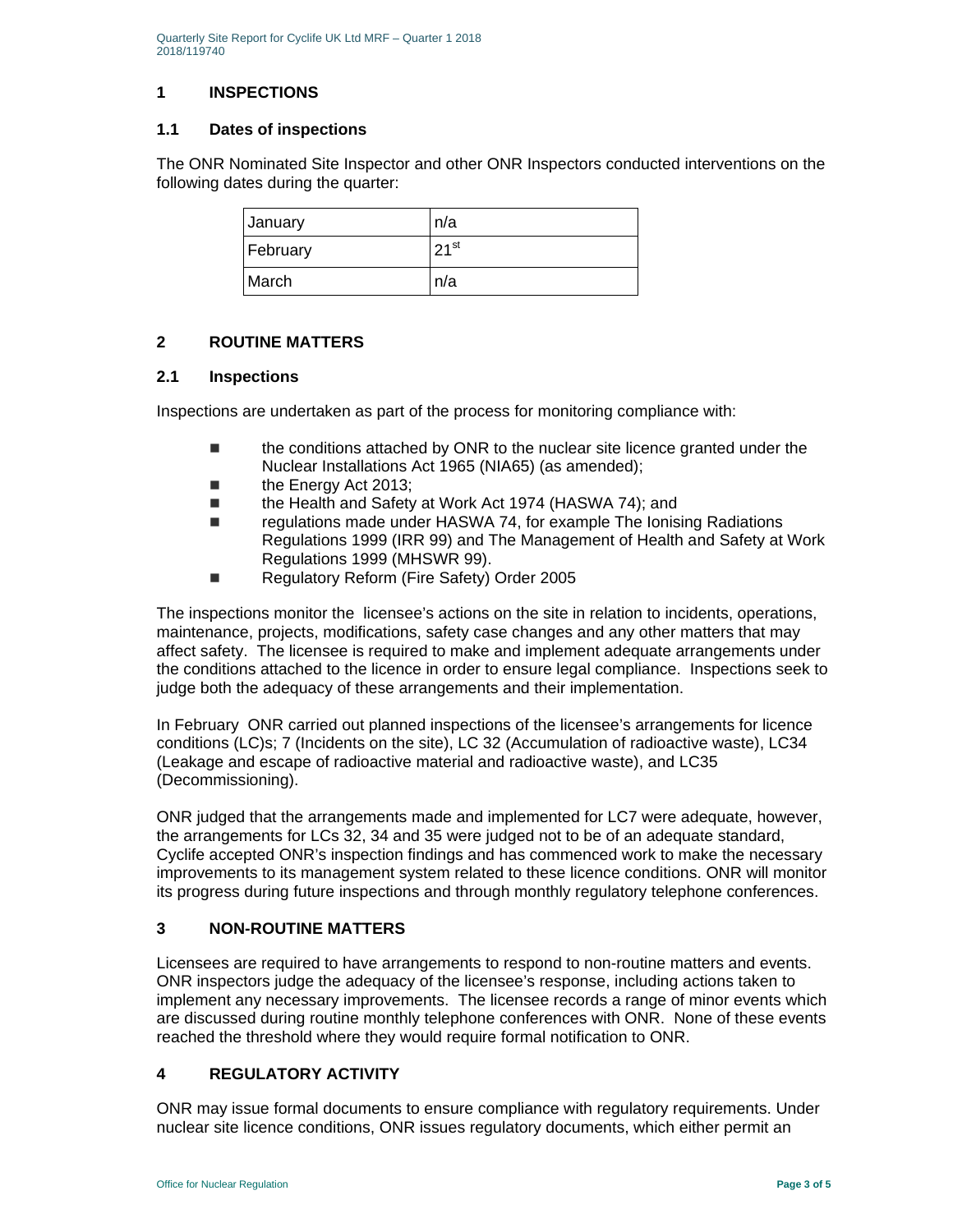activity or require some form of action to be taken; these are usually collectively termed 'Licence Instruments' (LIs), but can take other forms. In addition, inspectors may issue Enforcement Notices to secure improvements to safety.

No enforcement notices or LIs were issued in this period.

Reports detailing regulatory decisions can be found on the ONR website at http://www.onr.org.uk/pars/.

## **5 NEWS FROM ONR**

For the latest news and updates from ONR, please visit the ONR website and sign up for our e-bulletin (http://www.onr.org.uk/ebulletin/index.htm).

In January 2018, ONR received the results of its first external stakeholder survey which was undertaken by YouGov on behalf of ONR. A broad range of stakeholders were invited to participate in an online survey, with 351 responses received. In addition to the online survey, a number of in depth interviews were also completed with stakeholders. While overall the results demonstrate ONR is seen as a high performing organisation with good levels of stakeholder confidence, there are areas where improvements can be made and we will be working with our divisions on those in the coming months. Further details about the survey results can be found in our March 2018 newsletter which is available on ONR's website.

In February 2018, ONR held its first webinar following the publication of the 'Guide to enabling regulation in practice.' Chief Nuclear Inspector, Mark Foy and Deputy Chief Inspector, Mike Finnerty, were on hand to answer questions about the guide which has been designed to illustrate working examples of enabling regulation in practice. This is a new channel of communication for ONR and we'll be holding further webinars on different topics over the coming months. If you would like to join future webinars then please get in touch with the ONR Communications team via contact@onr.gov.uk

In March 2018, ONR held the first of two meetings this year with representatives from across the NGO community. Held in Birmingham, the meeting was attended by 15 NGO representatives from 11 different organisations. Topics discussed included: Domestic Safeguards pending the withdrawal of the UK from Euratom; Emergency Planning Arrangements; and the ONR Stakeholder Survey results. The next meeting is scheduled to take place in October 2018. We are keen to increase the number of people engaging with ONR on nuclear safety and security issues and would like to invite members of SSGs, and LCCs to join our engagement programme. For more details please get in touch via contact@onr.gov.uk